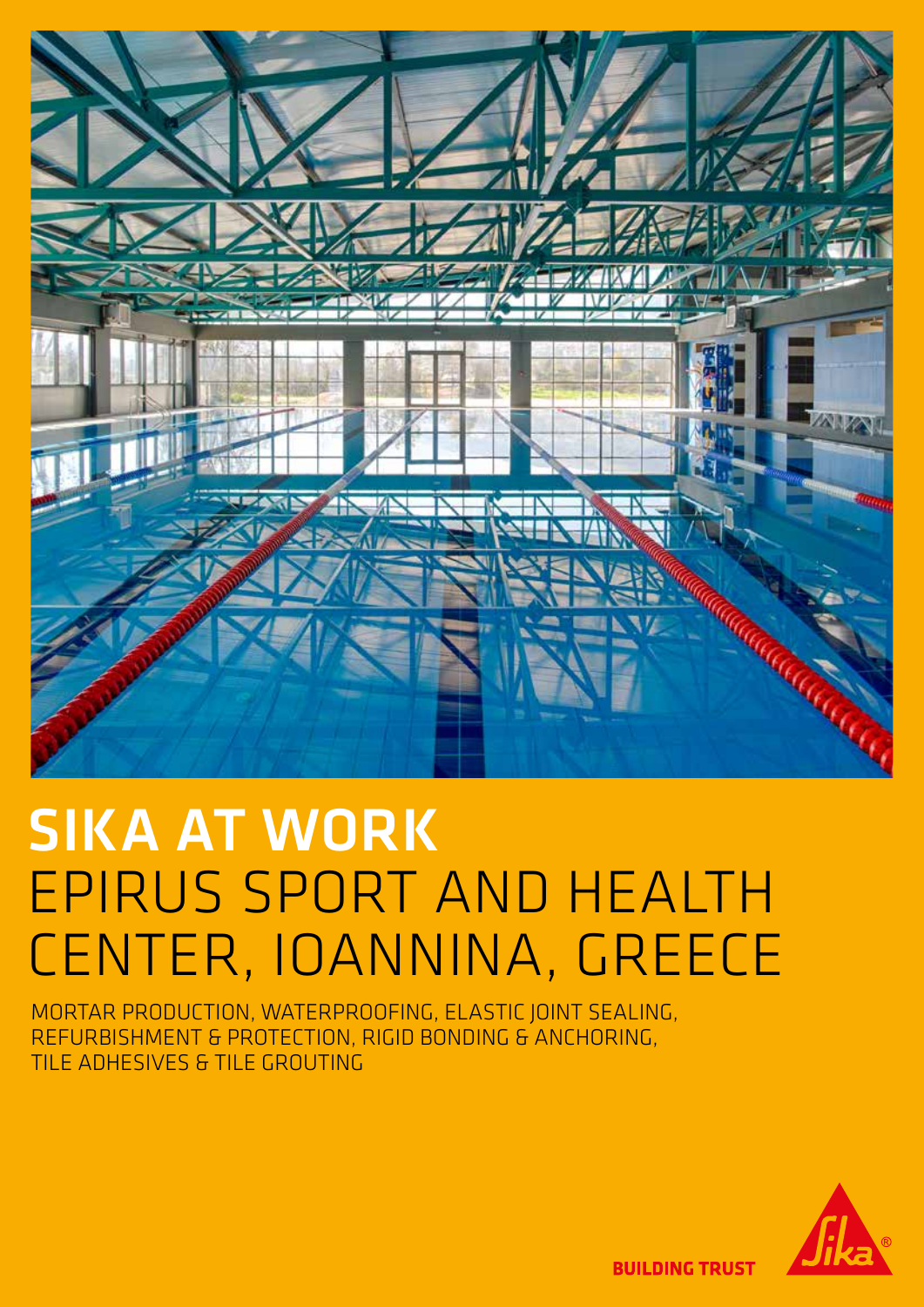2

# PROJECT DESCRIPTION

With 12,000 m² EPIRUS SPORTS and HEALTH CENTER is the largest and most comprehensive sports and wellness center in Greece. It was designed and built according to the latest construction standards and specifications and approved by the General Sports Secretary regarding safety and hygiene standards. A professional size football pitch as well as four indoor swimming pools (for swimming competitions, learners, baby swimming, and spa) are part of the facility.

#### APPLICATION DEMANDS

This center required a vast variety of products and systems among different application fields: additives for mortar production, repair and protection products, waterproofing, tile adhesives, tile grouts and sealants. Solutions for the pools have to withstand permanent immersion in chlorinated water and contraction/expansion tensions.

#### SIKA SOLUTION POOLS

# Mortar production:

The mortar mixes for the pools, featuring high flexibility and increased watertightness, were produced using the special admixtures Sika LatexMax® and Sika Viscobond®.

#### Waterproofing:

The pools were waterproofed by using the one-component, cementitious, mortar Sikalastic®-1K reinforced with the glass net Sika® FiberNet. Sealing of all construction joints during concrete castings was performed with the expansive hydrophilic sealant SikaSwell®-S2, while in all wall-floor connections and in the perimeter of the pools the waterproofing Sika® SealTape came into place. Sikadur®-31 EF sealed all holes after mold removal.

# EPIRUS SPORT AND HEALTH CENTER IOANNINA, GREECE

#### Tile setting in pools, locker rooms and restrooms:

Sika primer was used to prepare all surfaces before bonding ceramic tiles with the one-component, cementitious SikaCeram® tile adhesives. SikaCeram®-243 UltraFlex was not only used in pools but as well on gypsum boards in locker rooms and restrooms (contraction/expansion tensions and increased deformability). For the floors SikaCeram®-203 Superbond was applied. The cementitious SikaCeram® CleanGrout and the epoxy-based SikaCeram® StarGrout were chosen for tile grouting.

## Rigid bonding and anchoring:

Whenever there was a demand for increased adhesion between old and new concrete castings or rapid setting anchoring, the rigid adhesives Sikadur®-32 EF and Sika AnchorFix®-3+ were used.

## Elastic joint sealing:

Polyurethane and silicone based Sika sealants were applied for elastic joint sealing.









# Concrete refurbishment:

Restoration of the original dimensions of all concrete sections and elements was done with the one-component cementitious Sika MonoTop® mortar series. Sika MonoTop®-621 Evolution was applied for decorative elements and sections. The final exposed surface was protected with Sikagard®-700 S coating.

## Gutter and panel waterproofing:

Waterproofing of these elements was performed using the liquid applied waterproofing membrane Sikalastic®-612, reinforced with the glass mat Sika® Reemat Premium.

# PROJECT PARTICIPANTS

Owners: Petros Pappas & Kostas Papalambropoulos Specification: Ergon Engineering Contractors: Tile Bonding: Vasilis Markoulas, Decorative Coatings Waterproofing: Giorgos Katsios